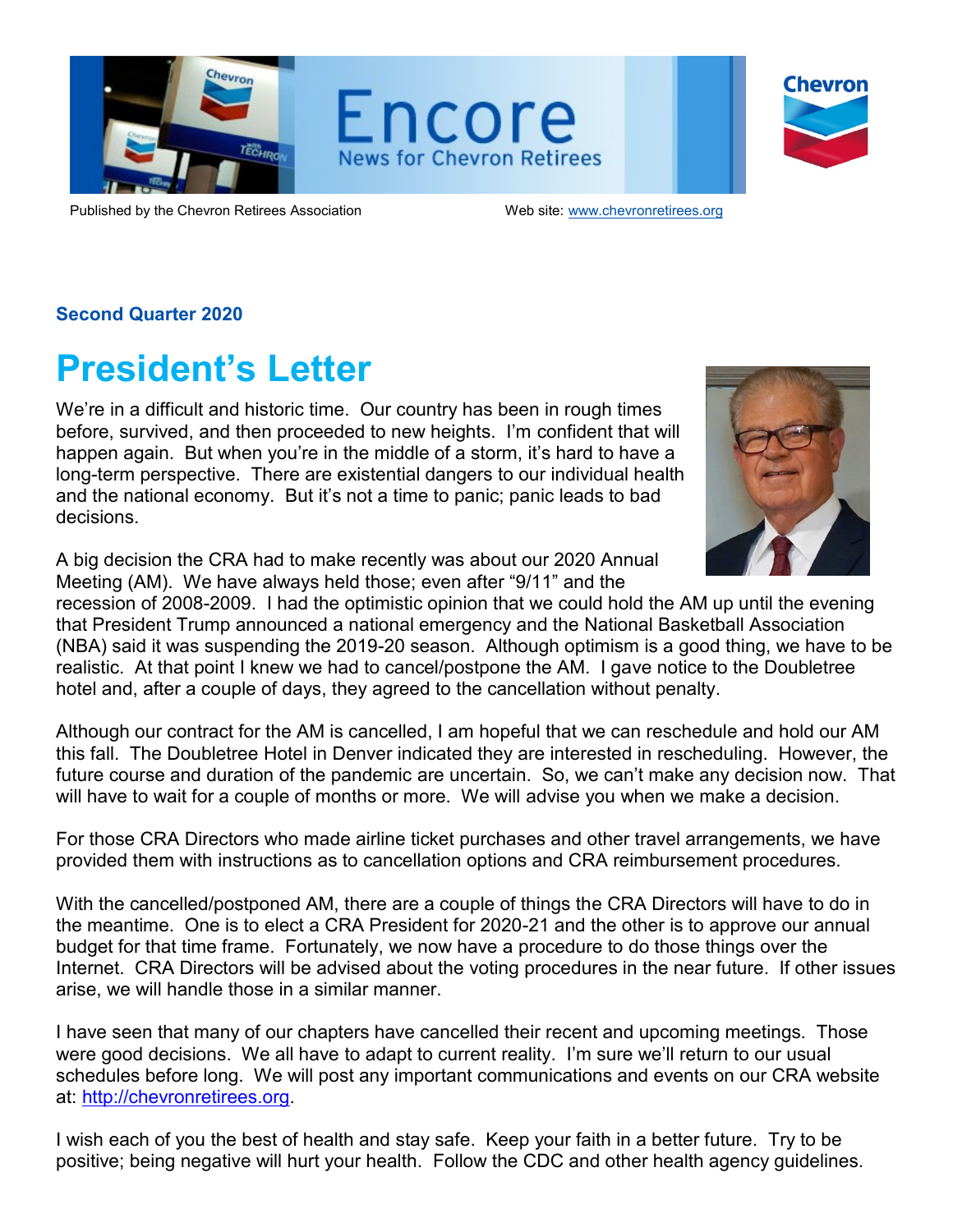I'm confident that "This too shall pass". We'll return to the good old days, when the only virus we had to worry about was the computer virus.

## *Herb*

Herb Farrington Association President [herbf76@msn.com](mailto:herbf76@msn.com) (714) 904-5825

# **CRA News Briefs**

## **Humankind 2:1 Match from Chevron**

In response to the COVID-19 global crisis and the escalating impacts on employees and communities where we operate, Chevron Humankind will be implementing a 2:1 match on employee and retiree contributions to eligible 501c3 non-profit organizations from March 30 to April 30, up to a \$2 million cap.

The 2:1 match applies to employee and retiree credit card contributions made in Chevron Humankind between March 30 and April 30 and 2020 offline match requests entered into Chevron Humankind between March 30 and April 30

A match approved during the 2:1 campaign will be applied to an individual's 2020 match cap and it will appear in his or her donation history on the Humankind website.

Skip Rhodes, CRA Public Affairs Committee

## **Chevron Announces Actions in Response to Market Conditions**

- Reduces 2020 capital spending plan by \$4 billion, or 20%
- Permian production guidance reduced by 20%
- Suspends share repurchases
- Actions protect the dividend, prioritize long-term value, and support industry leading balance sheet

**Mar. 24, 2020** - **Chevron Corporation** announced several steps it is taking in response to market conditions as shown in the above, bullet text. "With an industry leading balance sheet and a flexible capital program, we believe Chevron is resilient and positioned to withstand this challenging environment," said Chevron Chairman and CEO Michael Wirth. "Given the decline in commodity prices, we are taking actions expected to preserve cash, support our balance sheet strength, lower short-term production, and preserve long-term value."

The company is reducing its guidance for 2020 organic capital and exploratory spending by 20% to \$16 billion. Reductions are expected to occur across the portfolio and are estimated as follows:

- \$2 billion in upstream unconventional, primarily in the Permian Basin
- \$700 million in upstream projects and exploration
- \$500 million in upstream base business spread broadly across our U.S. and international assets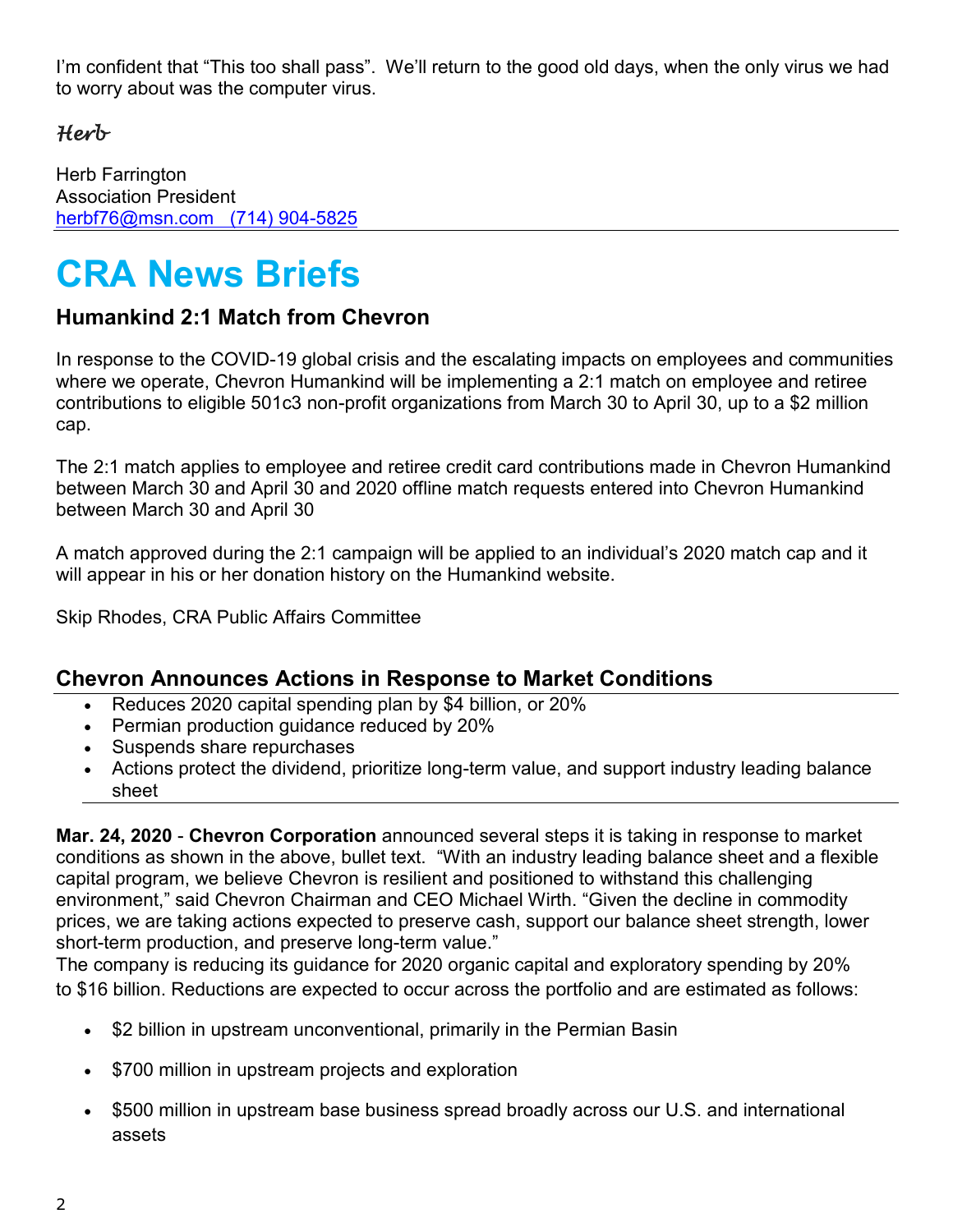\$800 million in downstream & chemicals and other

Cash capital and exploratory expenditures are expected to decrease by \$3.3 billion to \$10.5 billion in 2020. Total capital and exploratory spending in the second half of 2020 is expected to be about \$7 billion, an annual run rate 30% lower than the approved budget announced in December 2019.

Excluding 2020 asset sales and price related contractual effects, the company expects 2020 production to be roughly flat relative to 2019. Note that Chevron's net production increases about 20,000 barrels of oil equivalent per day for each \$10 movement lower in Brent oil prices due to contractual effects. Permian production by the end of the year is expected to be about 125,000 barrels of oil equivalent per day, or 20%, below prior guidance.

"The flexibility of our capital program allows us to respond to these unexpected market conditions by deferring short-cycle investments and pacing projects not yet under construction," said Jay Johnson, Executive Vice President of Upstream. "At the same time, we are focused on completing projects already under construction that will start-up in future years while preserving our capability to increase short-cycle activity in the Permian and other areas when prices recover."

In addition to reducing capital expenditures, the company is taking other actions to support its industry leading balance sheet including:

- The \$5 billion annual share repurchase program has been suspended after repurchasing \$1.75 billion of shares during the first quarter.
- The company completed the sale of its interest in the Malampaya field in the Philippines with proceeds over \$500 million received in the first quarter. In April, the company expects to close the sale of its upstream interests in Azerbaijan and its interest in a related pipeline.
- The company continues to execute its plans to reduce run-rate operating costs by more than \$1 billion by year-end 2020.

"Chevron's financial priorities remain unchanged," said Chevron Chief Financial Officer Pierre Breber. "Our focus is on protecting the dividend, prioritizing capital that drives long-term value, and supporting the balance sheet." For full story click [here.](https://chevroncorp.gcs-web.com/news-releases/news-release-details/chevron-announces-actions-response-market-conditions)

## **Features**

## **Harry Lenberger: Master Builder**

Growing up in Louisville, Ky. Harry Lenberger loved working with his hands, so much so that he even considered a career in construction. But after college, he chose a job with Standard Oil (Kentucky) and retired from Chevron 38 years later as manager of Eastern States Accounting and Compliance.

During his Chevron years, his tool kit was rarely idle in his hours away from the company. Whatever the task, Harry embraced – and excelled at – it.

And then, in 2001, he really hit his stride as a home builder. He joined the Louisville chapter of Habitat for Humanity, which helps empower low-income

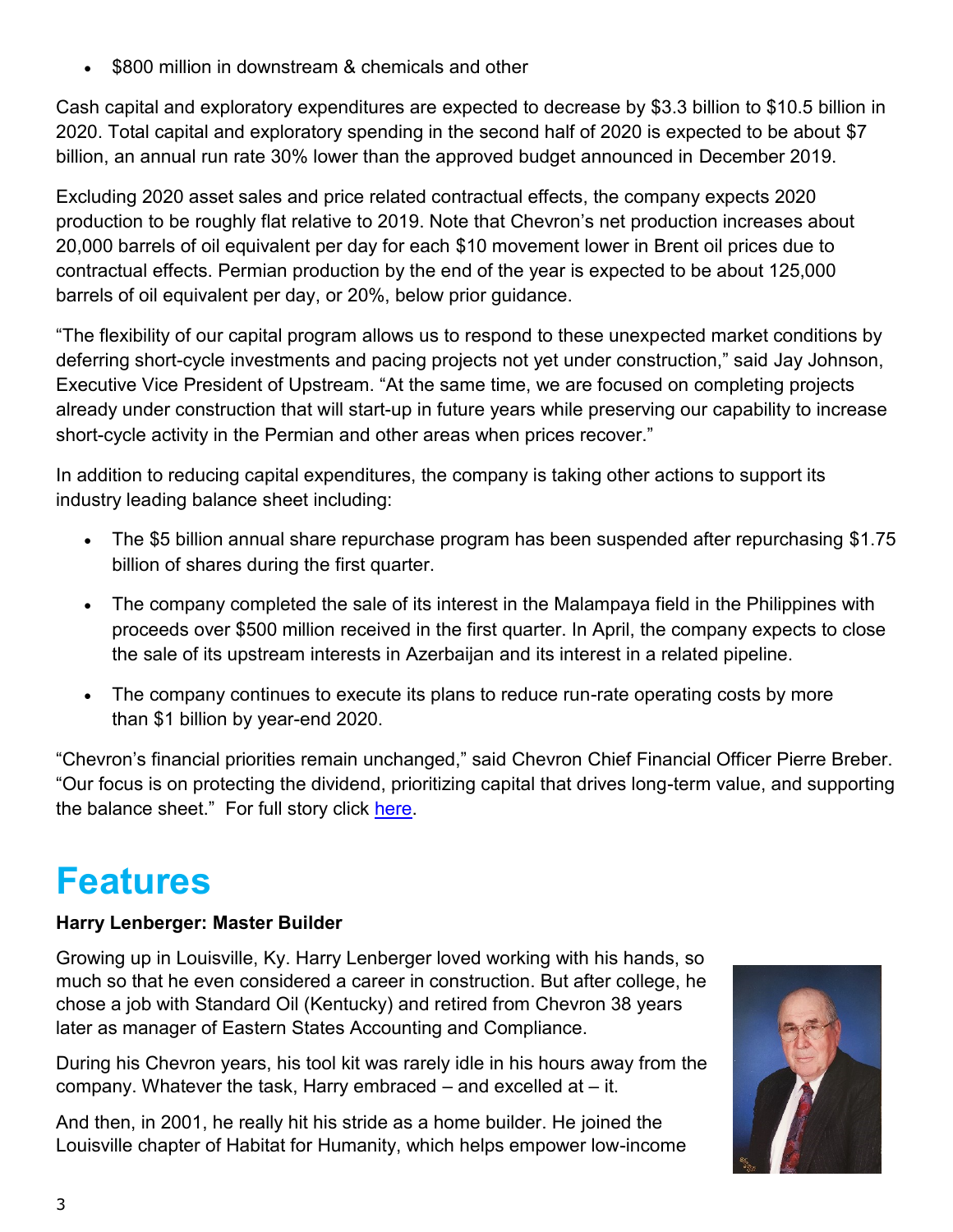families by constructing well-made, affordable homes that "provide a hand up, not a handout," as Harry explained.

The program enables the homeowners "to earn their homes" by working beside Habitat for Humanity's construction teams, taking hours of courses in home management and arranging for interest-free loans to pay off the homes.

As a member of Habitat for Humanity's construction team for the next 18 years, Harry was a natural. "I had all the tools to do it," he said.

And he had the motivation. "It was the most rewarding experience of my life." "My wife always told me I had a different personality when I came home from a day of working on a site."

Over 18 years, Harry has contributed to the construction of more than 150 houses. He is especially proud of the fact that he helped create bedrooms for 450 to 500 children.

"Nothing pleased me more than when I saw a kid looking at a new house and saying, 'This is going to be my bedroom," said Harry. "I really do it for the children."

For his first several years with Habitat, Harry worked on the homes three days a week, before cutting his schedule back to twice a week. At one point, he was assigned as house leader of a construction team.

"As house leader, I led the construction of about 12 houses," Harry said. "But that wasn't for me. I preferred to work with my hands, doing the actual construction work."

He treasures his interaction with many of the people who became home owners after Harry and his team completed their work. He recalled a particular conversation with an African man whose mother was taking over one of the houses. "The son said to me, 'Mister Harry, when I watch all you people walking through three inches of mud to work on these houses, that's love,"

Harry also spoke highly of Habitat's efficient process of building homes: "The organization has building down to a science. We start off with an architectural design that goes into a computer. Once we have the model for the home, we assemble it in a warehouse with experienced people. We then move the unfinished building outside, where another team member puts up the walls and siding."

For more than a decade, Harry also applied his skills at a central food bank in Louisville, where he performed maintenance work, doing "anything that was needed – from electricity and picture hanging to touching up walls." The experience served as a natural complement to his work for Habitat.

## **Rising at Chevron**

Harry retains fond memories of his career in the oil industry, in which he rose from a stock control clerk to become supervisor of the Tax Department for 17 East Coast states before transferring from Louisville to Concord, Calif., in 1978, with a focus on excise tax, before moving into his final managerial job.

## **Giving back to society**

Harry is proudest of his post-Chevron years with Habitat, in which he has been able to "give something back to society."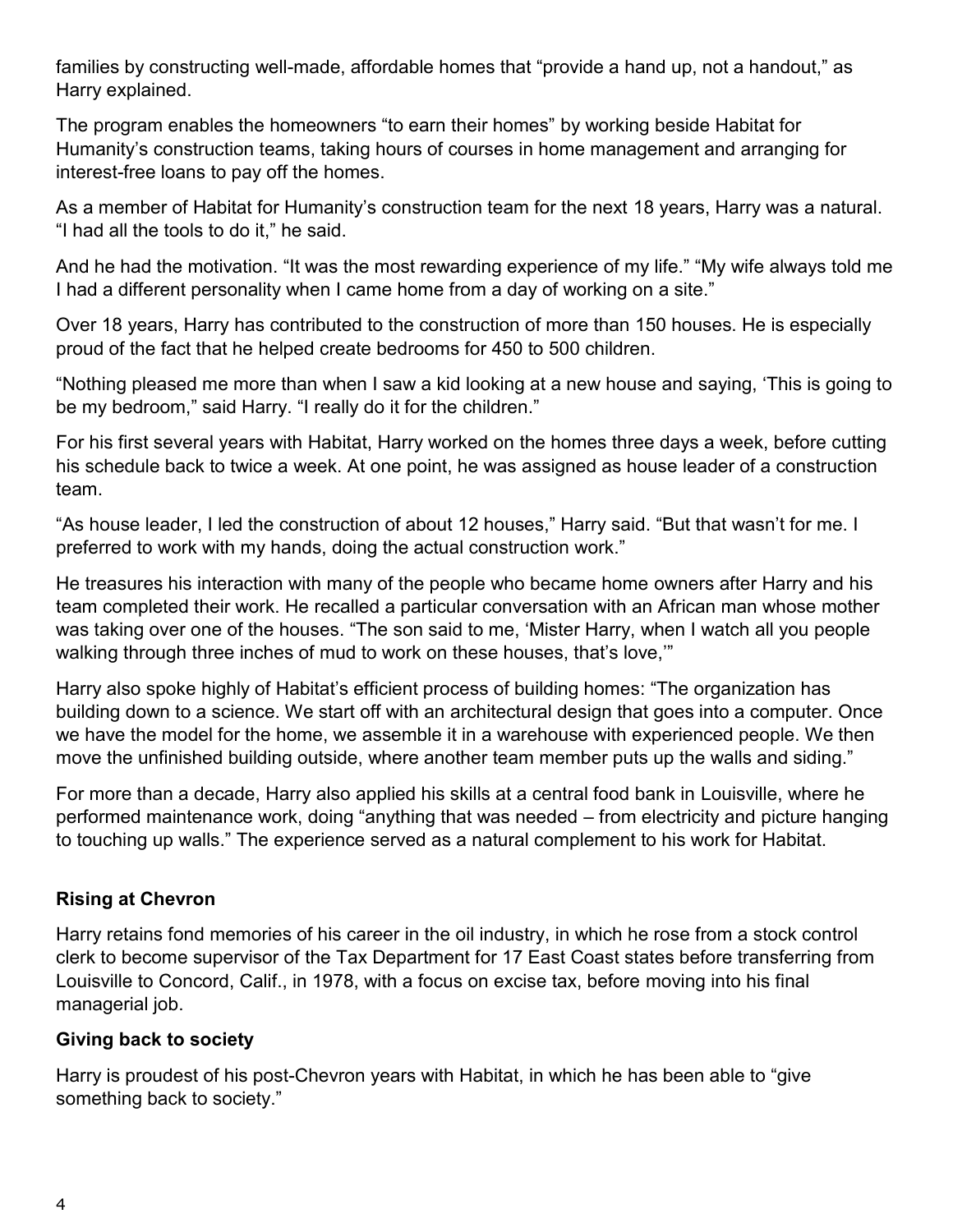At 83, he is finally stepping down from his construction work because "my body wore out." But he'll continue to do occasional work for the organization in keeping with his life-long interest in working with his hands.

# **Benefits Corner**

## **Second Quarter 2020**

### **By Bill Dodge, Chair, CRA Benefits Committee**

At the time of this writing in mid-March 2020, according to the Centers of Disease Control and Prevention (CDC), the outbreak of the respiratory disease caused by a novel (new) coronavirus, which was first detected in China, had been found in more than 150 locations internationally, including the United States. The virus has been named "SARS-CoV-2", and the disease it causes has been named "coronavirus disease 2019" (abbreviated "COVID-19").



As you are aware, the rapid spread of COVID-19 has raised concerns of our national and local governments, business, and people everywhere. New information is being learned daily. Efforts have been underway to mitigate concerns by taking active and aggressive steps to prevent the virus from spreading into our communities.

The CRA Leadership Team and the CRA Benefits Committee have been closely following the updates and recommendations from leading health authorities, like the CDC and the World Health Organization (WHO) and we thought you might find these resources helpful.

- Centers for Disease Control and Prevention coronavirus -Information for seniors (<https://www.cdc.gov/coronavirus/2019-ncov/specific-groups/high-risk-complications.html> )
- Centers for Disease Control and Prevention coronavirus -Video: What Older Adults need to Know [\(https://www.youtube.com/watch?v=TjcoN9Aek24&feature=youtu.be](https://www.youtube.com/watch?v=TjcoN9Aek24&feature=youtu.be) )
- Centers for Disease Control and Prevention Coronavirus (<https://cdc.gov/coronavirus/index.html> )
- Centers for Disease Control and Prevention Coronavirus -Situation Summary [\(https://www.cdc.gov/coronavirus/2019-ncov/cases-updates/summary.html](https://www.cdc.gov/coronavirus/2019-ncov/cases-updates/summary.html) )
- Centers for Disease Control and Prevention coronavirus FAQs (<https://cdc.gov/coronavirus/2019-ncov/faq.html> )
- World Health Organization Coronavirus (<https://who.int/health-topics/coronavirus> )

As we collectively deal with this major health crisis, it is important to learn ways to keep you, your family, and your community safe. Please take a few minutes to see what the leading health authorities are advising in the above resource web links. Also, should you have a problem with either your Chevron or CRA retiree benefits during this difficult period of uncertainty, please contact a member of the CRA Benefits Committee for assistance.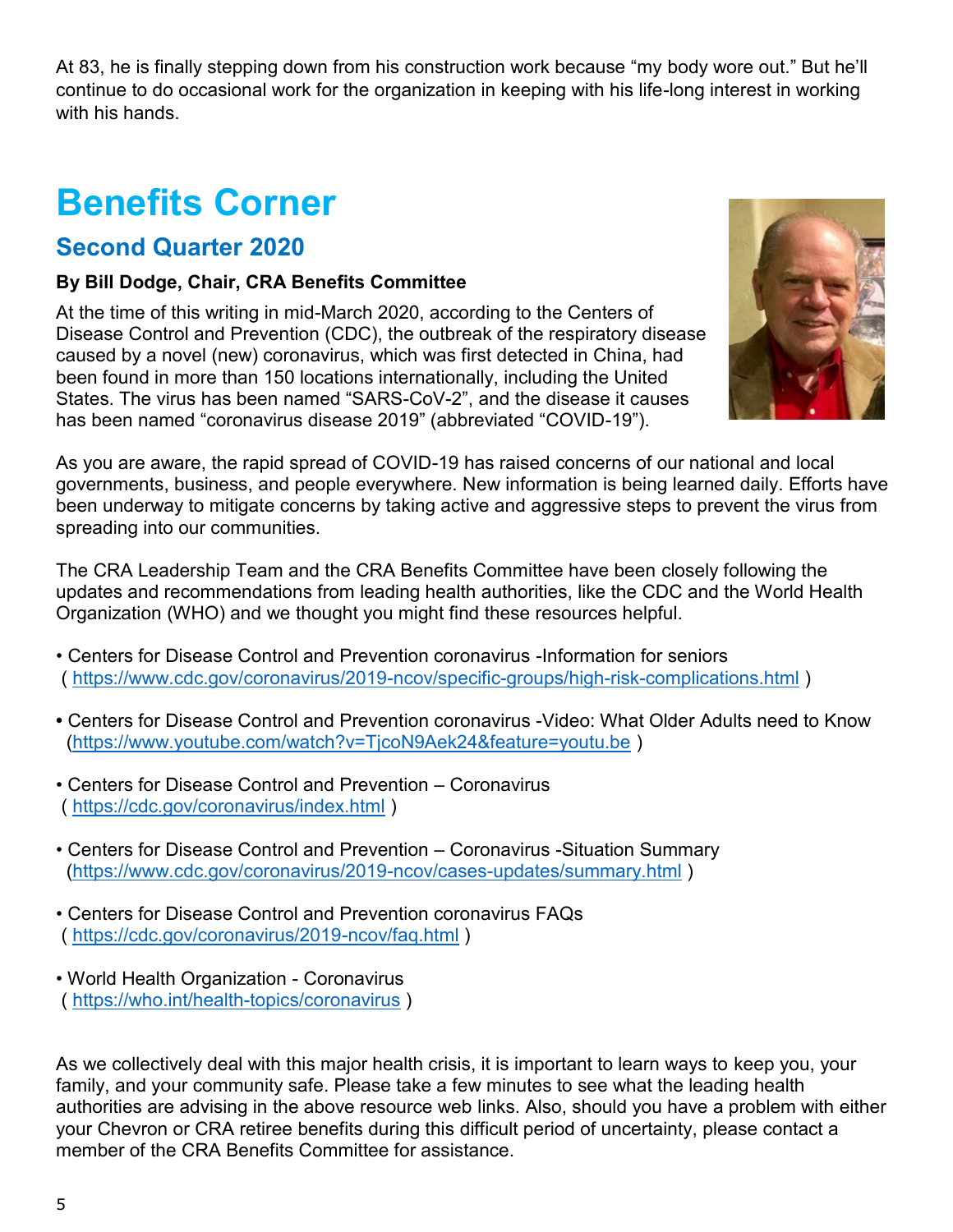## **Recent Medicare Advisory Reminders & Updates**

## **Stay Healthy - Use your preventive service benefits**

**[Medicare covers a full range of preventive services to help keep you healthy.](https://lnks.gd/l/eyJhbGciOiJIUzI1NiJ9.eyJidWxsZXRpbl9saW5rX2lkIjoxMDEsInVyaSI6ImJwMjpjbGljayIsImJ1bGxldGluX2lkIjoiMjAyMDAxMjkuMTYyNzcwNDEiLCJ1cmwiOiJodHRwczovL3d3dy5tZWRpY2FyZS5nb3YvY292ZXJhZ2UvcHJldmVudGl2ZS1zY3JlZW5pbmctc2VydmljZXM_dXRtX2NhbXBhaWduPTIwMjAwMTI5X2dtZF9wcnZfZ2FsJnV0bV9jb250ZW50PWVuZ2xpc2gmdXRtX21lZGl1bT1lbWFpbCZ1dG1fc291cmNlPWdvdmRlbGl2ZXJ5In0.1tIs0p5Lxb29LQHewC4_Umvua9HOkxkA9zpKYmeuGzY/br/74464924824-l)** You'll pay nothing for many services when you get them from a doctor or other health care provider who accepts assignment.

**[Preventive services](https://lnks.gd/l/eyJhbGciOiJIUzI1NiJ9.eyJidWxsZXRpbl9saW5rX2lkIjoxMDIsInVyaSI6ImJwMjpjbGljayIsImJ1bGxldGluX2lkIjoiMjAyMDAxMjkuMTYyNzcwNDEiLCJ1cmwiOiJodHRwczovL3d3dy5tZWRpY2FyZS5nb3YvY292ZXJhZ2UvcHJldmVudGl2ZS1zY3JlZW5pbmctc2VydmljZXM_dXRtX2NhbXBhaWduPTIwMjAwMTI5X2dtZF9wcnZfZ2FsJnV0bV9jb250ZW50PWVuZ2xpc2gmdXRtX21lZGl1bT1lbWFpbCZ1dG1fc291cmNlPWdvdmRlbGl2ZXJ5In0.zMMOMGfb3ShQWo_4SHiqMq9GW2hUq0RTdGeqlGVji0o/br/74464924824-l)** include things like:

- Cardiovascular disease screenings,
- Diabetes screenings,
- Flu shots, and
- Glaucoma tests

Use your official Medicare account to make a personalized calendar of current and upcoming preventive services for which you may be eligible. Don't have an account yet? It's quick and easy to sign up!

**[Sign](https://lnks.gd/l/eyJhbGciOiJIUzI1NiJ9.eyJidWxsZXRpbl9saW5rX2lkIjoxMDMsInVyaSI6ImJwMjpjbGljayIsImJ1bGxldGluX2lkIjoiMjAyMDAxMjkuMTYyNzcwNDEiLCJ1cmwiOiJodHRwOi8vbXltZWRpY2FyZS5nb3YjdXRtX2NhbXBhaWduPTIwMjAwMTI5X2dtZF9wcnZfZ2FsJnV0bV9jb250ZW50PWVuZ2xpc2gmdXRtX21lZGl1bT1lbWFpbCZ1dG1fc291cmNlPWdvdmRlbGl2ZXJ5In0.Zoc9a_BwfSFXH4UBTrPHO82U5t-buy9yUlK3IsCrtjo/br/74464924824-l) Up**

## **Fight Medicare fraud by reviewing MSNs for errors**

You can help reduce Medicare fraud by **reviewing [your Medicare Summary Notices \(MSNs\)](https://lnks.gd/l/eyJhbGciOiJIUzI1NiJ9.eyJidWxsZXRpbl9saW5rX2lkIjoxMDEsInVyaSI6ImJwMjpjbGljayIsImJ1bGxldGluX2lkIjoiMjAyMDAxMjIuMTU5MTExMzEiLCJ1cmwiOiJodHRwczovL3d3dy5tZWRpY2FyZS5nb3YvZm9ybXMtaGVscC1yZXNvdXJjZXMvaGVscC1maWdodC1tZWRpY2FyZS1mcmF1ZC9ob3ctc3BvdC1tZWRpY2FyZS1mcmF1ZD91dG1fY2FtcGFpZ249MjAyMDAxMjJfZ21kX2ZyZF9tbWRfYmVkcF92MSZ1dG1fY29udGVudD1lbmdsaXNoJnV0bV9tZWRpdW09ZW1haWwmdXRtX3NvdXJjZT1nb3ZkZWxpdmVyeSJ9.YXrzMOiHvv7CpUjOU34HsBgR5LY4NyjE6mbUutBi9L8/br/74209299652-l)** and checking to see if the services listed and details are correct. You can compare the dates and services on your personal calendar with your MSN. And remember, **check your claims early** — the sooner you see and report errors, the sooner you can help stop fraud.

You can **look at your claims quicker by choosing to get your MSN electronically (eMSN).** You'll get a monthly email with a link to your claims information, so you won't have to wait three months to get your paper MSN in the mail. To sign up for eMSNs, log into your **[Medicare.gov](https://lnks.gd/l/eyJhbGciOiJIUzI1NiJ9.eyJidWxsZXRpbl9saW5rX2lkIjoxMDIsInVyaSI6ImJwMjpjbGljayIsImJ1bGxldGluX2lkIjoiMjAyMDAxMjIuMTU5MTExMzEiLCJ1cmwiOiJodHRwczovL3d3dy5tZWRpY2FyZS5nb3YvZm9ybXMtaGVscC1yZXNvdXJjZXMvaGVscC1maWdodC1tZWRpY2FyZS1mcmF1ZC9ob3ctc3BvdC1tZWRpY2FyZS1mcmF1ZD91dG1fY2FtcGFpZ249MjAyMDAxMjJfZ21kX2ZyZF9tbWRfYmVkcF92MSZ1dG1fY29udGVudD1lbmdsaXNoJnV0bV9tZWRpdW09ZW1haWwmdXRtX3NvdXJjZT1nb3ZkZWxpdmVyeSJ9.F_ibP9Updd29hDhRiJ3M8E3eyTbTQgC009-4_T36tJw/br/74209299652-l)** account and,

- 1. Select "My Account" from the menu,
- 2. In the "User information" tab, select "Email and Correspondence Settings",
- 3. In the "Electronic Medicare Summary Notices (eMSNs)" area, select "Edit", and
- 4. Select "Yes" and then "Submit."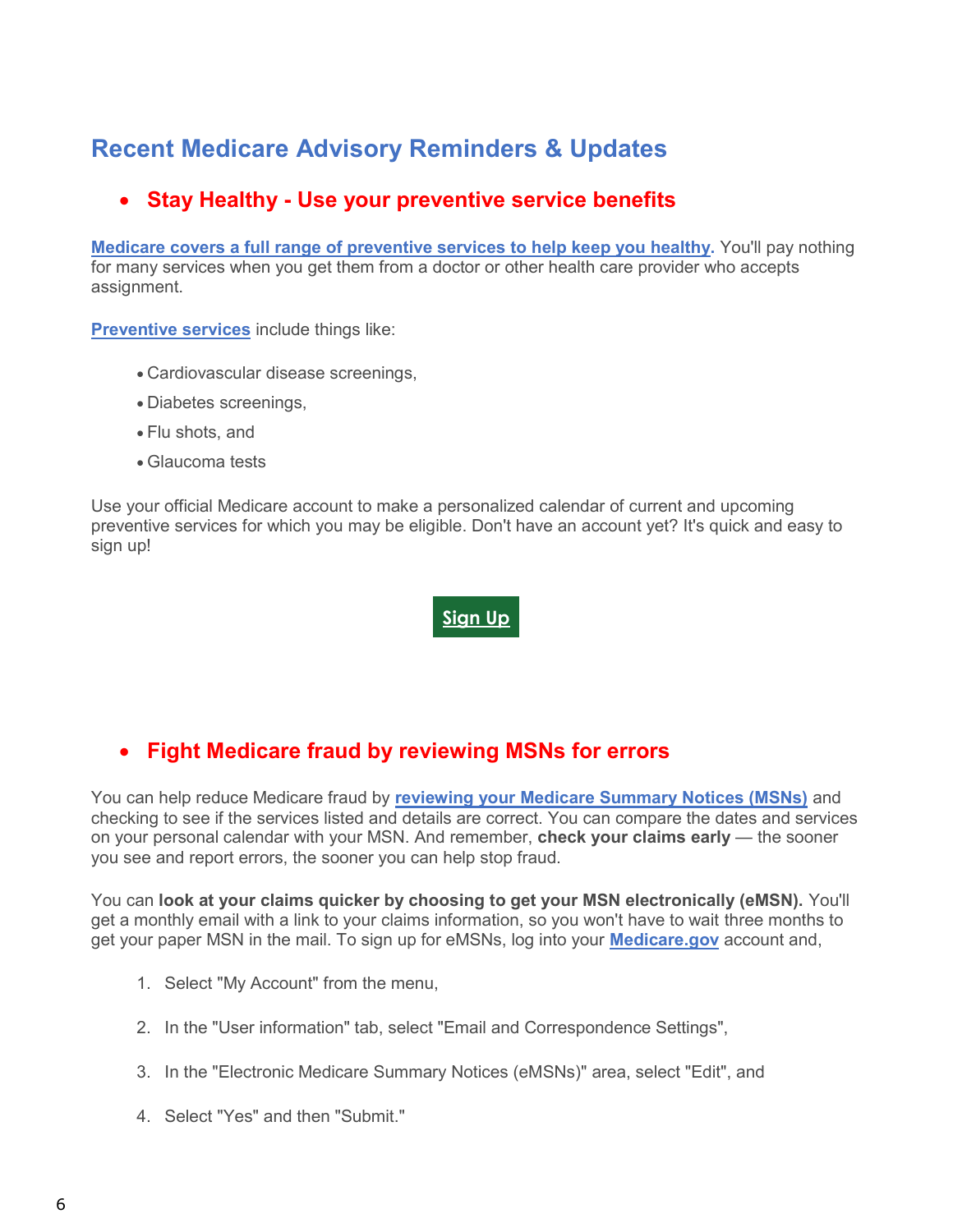### **Sign Up For [eMSNs](https://lnks.gd/l/eyJhbGciOiJIUzI1NiJ9.eyJidWxsZXRpbl9saW5rX2lkIjoxMDMsInVyaSI6ImJwMjpjbGljayIsImJ1bGxldGluX2lkIjoiMjAyMDAxMjIuMTU5MTExMzEiLCJ1cmwiOiJodHRwczovL3d3dy5teW1lZGljYXJlLmdvdi8jdXRtX2NhbXBhaWduPTIwMjAwMTIyX2dtZF9mcmRfbW1kX2JlZHBfdjEmdXRtX2NvbnRlbnQ9ZW5nbGlzaCZ1dG1fbWVkaXVtPWVtYWlsJnV0bV9zb3VyY2U9Z292ZGVsaXZlcnkifQ.MzWaBIsnGB0cDP3JgpymET8w0oHjm9XK0lyhddb1SoI/br/74209299652-l)**

If you think a charge is incorrect or you suspect that Medicare is being charged for health care services you didn't get, click on **[report it to us at 1-800-MEDICARE.](https://lnks.gd/l/eyJhbGciOiJIUzI1NiJ9.eyJidWxsZXRpbl9saW5rX2lkIjoxMDQsInVyaSI6ImJwMjpjbGljayIsImJ1bGxldGluX2lkIjoiMjAyMDAxMjIuMTU5MTExMzEiLCJ1cmwiOiJodHRwczovL3d3dy5tZWRpY2FyZS5nb3YvZm9ybXMtaGVscC1yZXNvdXJjZXMvaGVscC1maWdodC1tZWRpY2FyZS1mcmF1ZC9ob3ctc3BvdC1tZWRpY2FyZS1mcmF1ZD91dG1fY2FtcGFpZ249MjAyMDAxMjJfZ21kX2ZyZF9tbWRfYmVkcF92MSZ1dG1fY29udGVudD1lbmdsaXNoJnV0bV9tZWRpdW09ZW1haWwmdXRtX3NvdXJjZT1nb3ZkZWxpdmVyeSJ9.PIEnDyZYnPk72nAwtr2eUKymjKEI5uhZlpWbgoURT08/br/74209299652-l)**

Bill Dodge, Benefits Chair Phone: (832) 934-0680 Email: [crabenefits9@gmail.com](mailto:crabenefits9@gmail.com)

Gregory Vitiello **Ron Shirey** Ron Shirey [vitielloco@aol.com](mailto:vitielloco@aol.com) [ronshirey@gmail.com](mailto:ronshirey@gmail.com) 212.249.9849 724.353.2521

CONTRIBUTING EDITOR: COMMUNICATIONS CHAIR:

The Chevron Retirees Association is not a subsidiary of Chevron Corporation but an independent organization of retired employees of Chevron or its predecessor companies.

© 2020 Chevron Retirees Association. All Rights Reserved.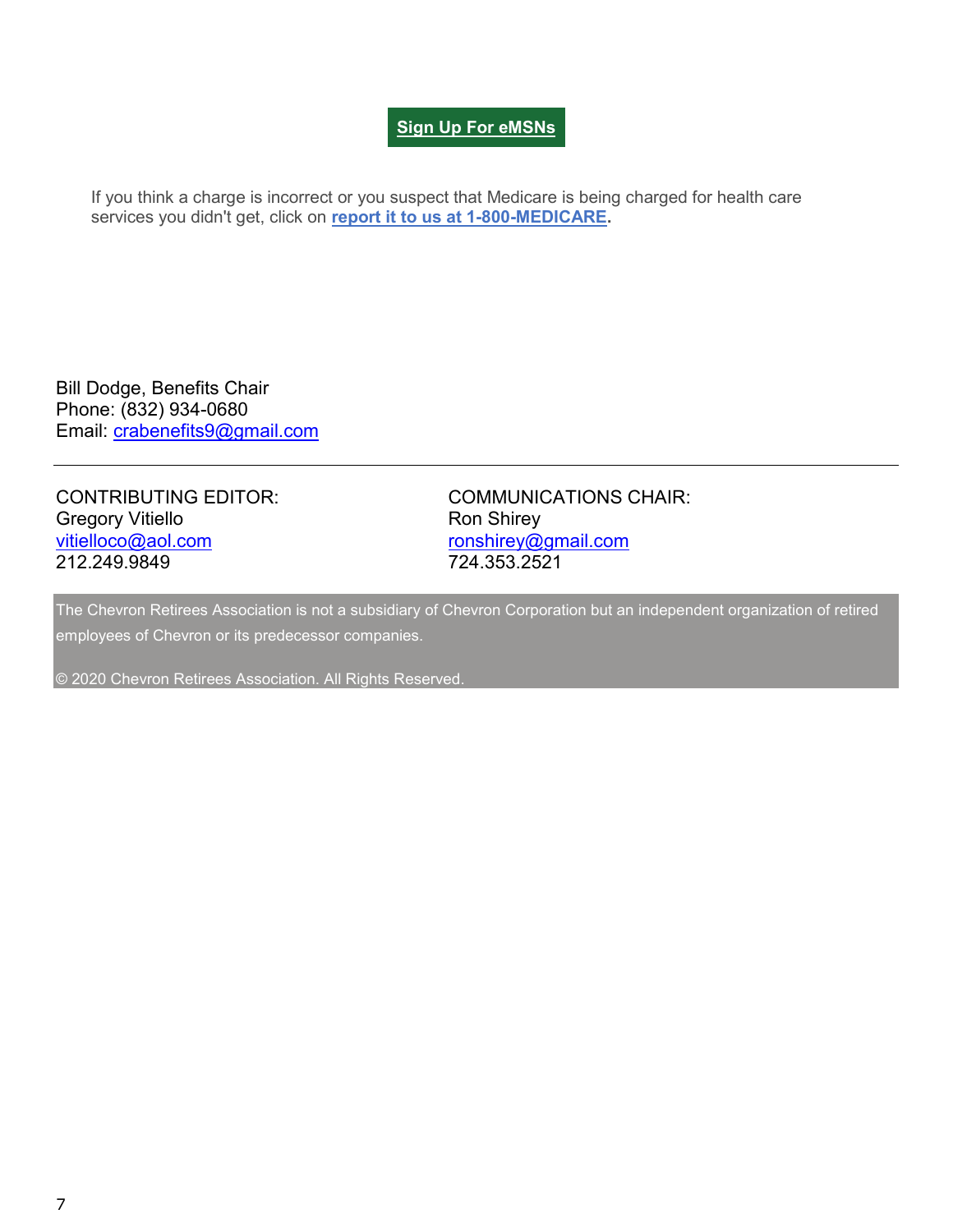#### **Encore In Memoriam: October-December 2019**

*As reported by Chevron during this period*

#### **Amoseas**

(No deaths reported)

#### **Caltex**

Brown, Simon F., Ret. 1999 Dougherty, Robert Emmett., Ret. 1984 Jaeger, Ladislau ., Ret. 2001 Smith, Charles W., Ret. 1986 Temple, William Wortham., Ret. 1984

#### **Chevron**

Abate, Therese D., Ret. 2019 Acton, W N., Ret. 1986 Anderson, Otha E., Ret. 1986 Arnold, J E., Ret. 1992 Aubrey, Ronald D., Ret. 1991 Avent, Samuel A., Ret. 1986 Badeaux, Rudy J., Ret. 1996 Bell, Billy L., Ret. 1991 Berleth, Donald W.., Ret. 1995 Berto, Frank J., Ret. 1986 Bettencourt, Richard J., Ret. 1998 Boonstra, J F., Ret. 1999 Brewer, Nathan D., Ret. 1990 Britton, J C., Ret. 1980 Brooks, Edsel J., Ret. 1981 Brown, Ralph R., Ret. 1992 Brown, Robert J., Ret. 1986 Bruner, William A., Ret. 1992 Carpenter, Alden B., Ret. 1998 Cleous, Danny O., Ret. 1989 Cochran, Jimmie S., Ret. 1998 Coffey, L E., Ret. 1983 Couture, B L., Ret. 1983 Crank, James ., Ret. 1994 Craven, James D., Ret. 2005 Crowder, R S., Ret. 1985 Cuneo, Michael A., Ret. 1992 Davenport, Clyde R., Ret. 2019 Davis, Robert W., Ret. 1989 Dirickson, Dana D., Ret. 2018 Duffy, Michael E., Ret. 1990 Edwards, Paul D., Ret. 1992 Eldridge, Gerald H., Ret. 1996 Ellis, James P., Ret. 1998 Estopinal, F J., Ret. 1973 Evans, Edward C., Ret. 2000 Evans, Steven E., Ret. 2014 Fearing, Edward A., Ret. 1992 Fessenden, Paul H., Ret. 1985 Fightmaster, John M., Ret. 1970 Fink, A F., Ret. 1985 Fiske, Betty F., Ret. 1985 Fraser, James B., Ret. 1986 Furney, R L., Ret. 1992 Gabel, Mathias V., Ret. 1987 Gale, Jimmie E., Ret. 1987 Galloway, David L., Ret. 2004 Garber, John D., Ret. 1996 Garner, Dalton L., Ret. 1996 Gehrke, Milton K., Ret. 1986 Girard, J G., Ret. 1992 Godwin, Dan M., Ret. 1999 Gorsky, Paul L., Ret. 2008

Graham, Billy R., Ret. 1990 Greenwell, R D., Ret. 1998 Gutierrez, P R., Ret. 2008 Hankins, Joe G., Ret. 1992 Hansen, Leo J., Ret. 1990 Harris, John W., Ret. 1990 Harris, Steven W., Ret. 2010 Harvey, Phillip T., Ret. 2000 Hawkins, Thomas E., Ret. 1986 Hicks, Jim R., Ret. 1985 Hopkins, Larry S., Ret. 2006 Hord, Charles N., Ret. 1999 Horine, Mary A., Ret. 1996 Hoxsey, David A., Ret. 1996 Hughes, Michael T., Ret. 1997 Hutchison, Madalyn E., Ret. 1983 Icenhour, Roy T., Ret. 1994 Jacobson, T M., Ret. 1986 Jaczina, George ., Ret. 1983 Jaskinia, Anton B., Ret. 1991 Jent, Samuel T., Ret. 2000 Jimenez, Tony L., Ret. 2010 Johnson, R L., Ret. 1986 Kapareiko, Michael ., Ret. 1984 Keiunji, Alice K., Ret. 1989 Kirkland, Margie J., Ret. 1992 Kittredge, Warren F., Ret. 2009 Kreutzer, Clifford L., Ret. 2010 Larson, Marvin R., Ret. 2017 Lee, Jensen J., Ret. 1996 Leonard, Raymond L., Ret. 1986 Levander, Rodney A., Ret. 1989 Levasseur, Daniel E., Ret. 1999 Lewis, Beverly J., Ret. 1986 Llaverias, Yelba M., Ret. 1991 Lombard, John H., Ret. 1985 Lope, Fred A., Ret. 1986 Lorenc, Carl W., Ret. 1981 Lower, Elsie K., Ret. 1985 Lubliner, Georgie A., Ret. 1999 MacLaurin, Vanice D., Ret. 1986 Manion, Robert S., Ret. 2001 Maria, Marvin F., Ret. 2005 Mason, W C., Ret. 1984 Mather, Gary T., Ret. 1986 Mauroner, Curtis J., Ret. 2004 McLaren, Roy D., Ret. 1990 McQuade, James T., Ret. 2000 Melnyk, J J., Ret. 1998 Meyer, W E., Ret. 1997 Miller, Leonora M., Ret. 2019 Moore, Hubert K., Ret. 1975 Morton, Arthur C., Ret. 1999 Morton, Ronald C., Ret. 1999 Nelson, Emil J., Ret. 1992 O'Hagan, Clarndell M., Ret. 1992 Oliver, Earnest L., Ret. 1998 Orput, Frances C., Ret. 1993 Ott, Sally M., Ret. 1992 Ourant, Alan C., Ret. 1985 Palmer, Randell L., Ret. 1986 Patmore, Glenn T., Ret. 1981 Pederson, Carleton O., Ret. 1995 Peterson, Mitchell F., Ret. 2018

Plechinger, K J., Ret. 1992 Ravicz, Arthur E., Ret. 1995 Ray, Pualeilani M., Ret. 1992 Regalado, Jose M., Ret. 2011 Ricci, Franco ., Ret. 1992 Rivera, Bennie ., Ret. 2004 Sabagquit, D S., Ret. 1991 Sampson, James W., Ret. 1992 Shoemaker, Robert D., Ret. 1991 Smith, Frances S., Ret. 1970 Smith, Frank W., Ret. 1977 Stansfield, Dennis W., Ret. 2000 Stoddard, Robert R., Ret. 1990 Sweeney, Russell W., Ret. 1985 Thomas, Eulas D., Ret. 2002 Todd, Raymond W., Ret. 1985 Tortorich, A M., Ret. 1992 Wagner, James H., Ret. 1993 Walters, Wayne ., Ret. 2015 Warner, Maurice A., Ret. 1985 Webb, James E., Ret. 1990 White, Thomas W., Ret. 2015 Whitton, Richard F., Ret. 2015 Wicks, A J., Ret. 1986 Young, Flora J., Ret. 1986

#### **Getty**

Archer, Edd G., Ret. 1999 Barker, Billy J., Ret. 1985 Brewer, Roger D., Ret. 2013 Brooks, Jim C., Ret. 1995 Cameron, John S., Ret. 1984 Carter, Robert C., Ret. 1977 Clark, James C., Ret. 1989 Clark, Jerry B., Ret. 1995 Denton, Betty J., Ret. 1985 Dobbs, Billy D., Ret. 1983 Evans, John F., Ret. 1986 Ferrell, Glema L., Ret. 1994 Green, Winfred L., Ret. 1982 Grummer, Herman H., Ret. 1986 Guevara, R ., Ret. 1985 Haines, Edith ., Ret. 1984 Harvey, Ronald D., Ret. 2009 Henry, Ottawell A., Ret. 1985 Holmes, Jack D., Ret. 1990 Iracki, Dorothy B., Ret. 1983 Jantz, Paula R., Ret. 1992 Kaylor, Richard E., Ret. 1993 Luther, George O., Ret. 1996 Millstead, Clyde R., Ret. 2002 Pearce, Bobby L., Ret. 1992 Pegoda, Philip A., Ret. 1996 Pierce, Edward ., Ret. 1989 Rodriguez, Inez K., Ret. 1985 Romano, James J., Ret. 1992 Velasquez, Hernando ., Ret. 1995 Washington, Melvyn E., Ret. 2007 Webber, Thermaple F., Ret. 1985 Windes, Ronald A., Ret. 1988

#### **Gulf**

Adelo, Abdallah S., Ret. 1984 Alden, John H., Ret. 1982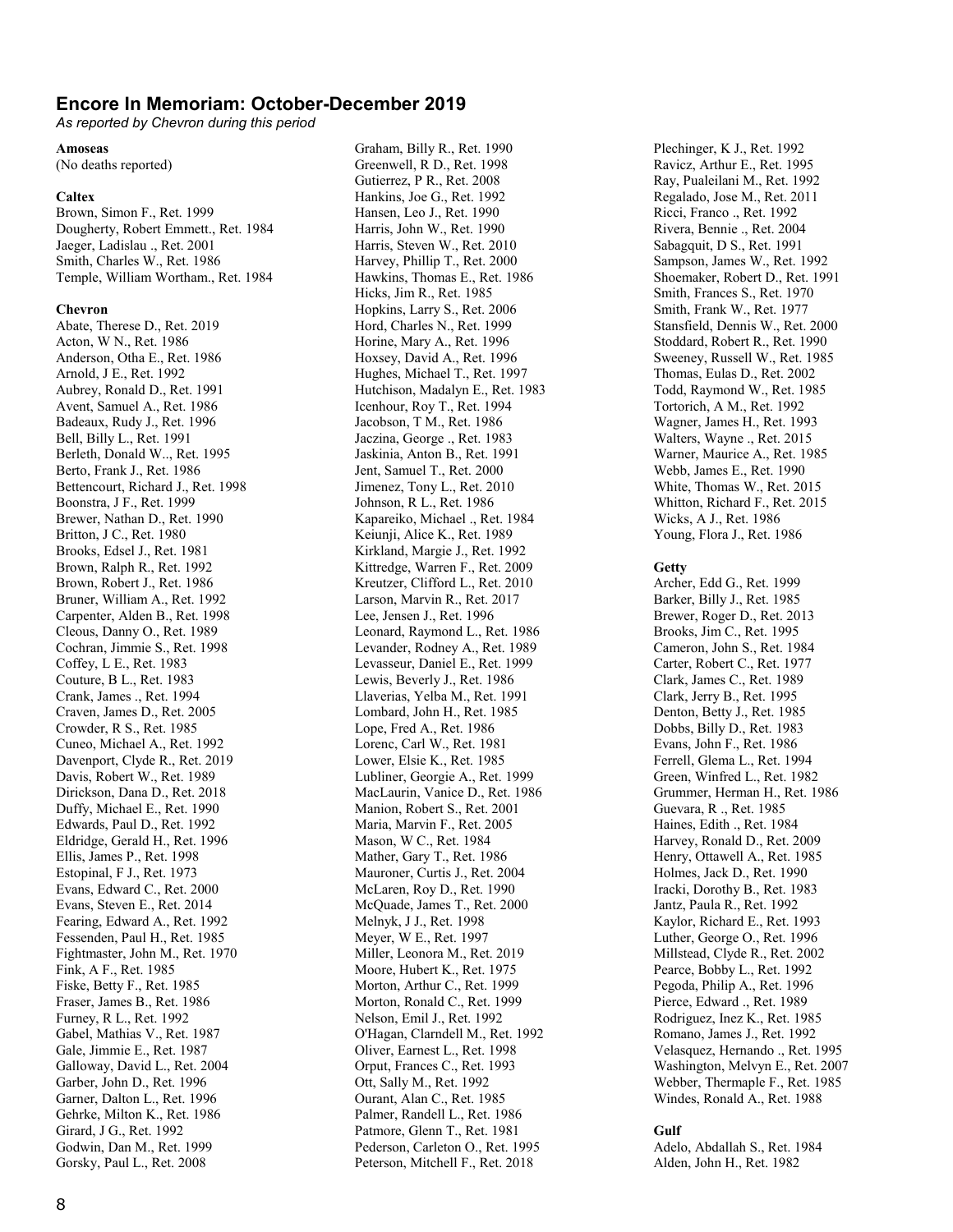Alicea, Espedicta L., Ret. 1901 Austin, Donald C., Ret. 1983 Bailiff, Wayne C., Ret. 1985 Balch, Robert W., Ret. 1977 Barbay, Wallace J., Ret. 1992 Barbee, James L., Ret. 1978 Barr, Helen S., Ret. 1983 Bennett, Benjamin B., Ret. 1999 Bergeron, Ronald J., Ret. 2000 Bhattacharyya, Bani ., Ret. 2001 Bordell, Lavonne M., Ret. 1982 Brooks, Irving H., Ret. 2006 Broussard, Cecil J., Ret. 1989 Broussard, Willie J., Ret. 1995 Brown, Richard C., Ret. 1986 Bruton, John C., Ret. 1983 Bryant, Thomas R., Ret. 1989 Bunch, William H., Ret. 1990 Cain, James M., Ret. 1982 Carpenter, Carole A., Ret. 1998 Chambers, Charles L., Ret. 1983 Conley, Sandra T., Ret. 1999 Coppick, Joseph J., Ret. 2003 Crawford, Vernon K., Ret. 1985 Curson, Larry R., Ret. 1985 Davis, Lodney C., Ret. 2018 Delord, Larry A., Ret. 2000 Devine, Robert P., Ret. 1999 Dubose, Sidney J., Ret. 1985 Dukes, Nathaniel ., Ret. 2002 Frasier, Andrew C., Ret. 2001 Frazier, Gary D., Ret. 1996 Gebel, Mathias ., Ret. 1978 Gibbins, Patti T., Ret. 1985 Gilliland, William M., Ret. 1996 Girouard, Harry J., Ret. 1981 Greenly, Dorothy C., Ret. 1985 Harbison, Arthur C., Ret. 1986 Hartman, William E., Ret. 1998 Hawthorne, Joe W., Ret. 1995 Hudson, Fred H., Ret. 1991 Hughes, Lovel ., Ret. 1982 Hughes, Robert L., Ret. 1983 Hunt, Larry W., Ret. 1994 Janscak, Dorothy R., Ret. 1986 Johnson, Robert S., Ret. 1981 Kolkhorst, A W., Ret. 1992 Koons, Philip J., Ret. 1997 Kowal, Myron S., Ret. 1987 Little, Francis D., Ret. 2000 Lynn, O W., Ret. 1985 Martin, Edwin O., Ret. 1995 Mc Kee, Calvin C., Ret. 1983 McCreight, Rex A., Ret. 2017 Misinkavitch, Andrew A., Ret. 1992 Moore, Elliott E., Ret. 1985 Morrell, Louis J., Ret. 1982 Norwood, Ellis B., Ret. 1985 Oliver, Melvin N., Ret. 1983 Ortego, Paul B., Ret. 2007 Park, Stephen A., Ret. 1975 Pitre, Joseph ., Ret. 1992 Pucheu, Janice F., Ret. 2000 Reid, George E., Ret. 1994 Robbins, Walter W., Ret. 2004 Sabol, Richard G., Ret. 1989 Salazar, Raymond L., Ret. 1992 Santos, Carmelito L., Ret. 1994 Saulls, Lynn E., Ret. 1991

Schmuff, William ., Ret. 1983 Sweeney, Joseph L., Ret. 2000 Thomas, John H., Ret. 1996 Vincent, Gerald C., Ret. 2000 Weiss, John M., Ret. 2009 Wheeler, Odis R., Ret. 1992 Williams, Harry F., Ret. 1978 Wright, Thurman ., Ret. 1985 Yarnold, Harold W., Ret. 1992 Ziegler, Herbert E., Ret. 1986

#### **MolyCorp**

Bieda, Michael ., Ret. 1990

#### **Plexco**

(No deaths reported)

#### **Tenneco**

(No deaths reported)

#### **Texaco**

Alcott, Jeffrey B., Ret. 2002 Andersen, Larry A., Ret. 2001 Anderson, Wayne A., Ret. 1986 Autin, Nolan A., Ret. 1986 Baggs, C Wayne., Ret. 1987 Baker, Charlie M., Ret. 1982 Begnaud, Claude M., Ret. 1992 Belanger, Raymond J., Ret. 1983 Birns, Dennis E., Ret. 2002 Black, George H., Ret. 1999 Botticello, Anthony J., Ret. 1993 Boyer, Oliver J., Ret. 1980 Burmeister, Mary A., Ret. 1988 Burris, L A., Ret. 1986 Buxton, Neal A., Ret. 1998 Byrom, Stiles ., Ret. 1985 Cabiro, Manuel E., Ret. 1999 Carnes, John B., Ret. 1999 Carr, Theartis ., Ret. 1988 Carter, Thomas J., Ret. 1982 Catena, Americo R., Ret. 1989 Chun, Joan H., Ret. 1989 Clark, Donald H., Ret. 1996 Cleary, Irene ., Ret. 1990 Coons, William R., Ret. 1988 Cormier, Raywood J., Ret. 1993 Currier, Vernon A., Ret. 1982 Cutshall, Robert J., Ret. 1993 Davidson, Carl B., Ret. 1998 Davis, Marshall E., Ret. 1994 Davis, Robert ., Ret. 1988 Day, Frederic F., Ret. 1983 Domingue, George C., Ret. 1993 Doucet, Alfred L., Ret. 1990 Dumesnil, John T., Ret. 1988 Edgerly, Arnold L., Ret. 1988 Edmonds, Myron W., Ret. 1991 Ellerbee, Carl W., Ret. 1984 Ellison, Terry D., Ret. 1993 Escalante, Paul ., Ret. 1996 Esquivel, Daniel ., Ret. 1990 Everett, James E., Ret. 1983 Ewell, Jack H., Ret. 1993 Fein, Richard S., Ret. 1982 Flores, George ., Ret. 1987 Forney, Donald L., Ret. 1998 Frank, Joseph P., Ret. 1987

Fricke, William V., Ret. 1997 Gadonneix, Virginia R., Ret. 2000 Gee, Harold W., Ret. 1995 Gee, Johnny F., Ret. 1994 Giffin, Buck F., Ret. 1996 Gilbert, Robert L., Ret. 1985 Grantham, Louise ., Ret. 1983 Gray, Harry F., Ret. 1988 Gray, Rheudolph ., Ret. 1992 Griffin, Catherine A., Ret. 2001 Grigorof, Cecilia M., Ret. 1985 Guba, Richard L., Ret. 1988 Hall, Donald L., Ret. 1981 Hall, Leonard D., Ret. 1989 Handel, Glenn R., Ret. 1995 Hare, Thomas C., Ret. 1988 Hebert, J C., Ret. 1982 Hellman, Bobby E., Ret. 1988 Herndon, Robert H., Ret. 1988 Hickman, Raymond E., Ret. 1994 Horton, Eugene B., Ret. 1987 Hubert, Hiram ., Ret. 2002 Ingraffia, Ada F., Ret. 1993 Ingram, Mae Evelyn., Ret. 1990 Jones, Isaiah ., Ret. 1982 Jones, Lynn D., Ret. 2002 Jore, Clarence J., Ret. 1995 Kalil, Peter ., Ret. 1987 Keith, Stacy D., Ret. 1992 Kelly, Wiley N., Ret. 1993 Kenney, Gordon L., Ret. 1984 Kerley, Charles J., Ret. 1998 Klein, Joel J., Ret. 1997 Knobloch, John C., Ret. 1988 Kovalchuk, Daniel J., Ret. 1986 Kruse, Roy H., Ret. 2003 Kyros, George A., Ret. 1994 Lanford, Harold L., Ret. 1987 Lanning, Ronald W., Ret. 1999 Lavergne, Aaron J., Ret. 1993 Leblanc, Thomas W., Ret. 1999 Lewis, John G., Ret. 1988 Lindsey, Barbara A., Ret. 1994 Luker, Ethel L., Ret. 1988 Malarkey, Catherine E., Ret. 1998 Mallare, Vincent A., Ret. 1994 Mallory, Hugh ., Ret. 1992 Martin, Ruth D., Ret. 1982 Martinsen, Richard A., Ret. 1993 Massa, Eraldo A., Ret. 1995 Maxwell, Horace N., Ret. 1984 McCormick, Douglas P., Ret. 2017 McDermott, Robert J., Ret. 1985 McWilliams, Billy D., Ret. 1988 Menefee, Cynthia C., Ret. 2002 Mestre, J G., Ret. 1993 Miles, Robert ., Ret. 1998 Miller, Robert H., Ret. 1998 Milsted, Thomas J., Ret. 1993 Mondello, Joe A., Ret. 1981 Montagnese, Joseph T., Ret. 1996 Moore, Ethelbert A., Ret. 1988 Moss, Ralph V., Ret. 1985 Mott, George E., Ret. 1986 Nations, Frank R., Ret. 1994 Nolan, Mary M., Ret. 1981 Occhiogrosso, Joseph A., Ret. 1988 O'Connell, Andrew F., Ret. 1987 O'Connell, William R., Ret. 1987